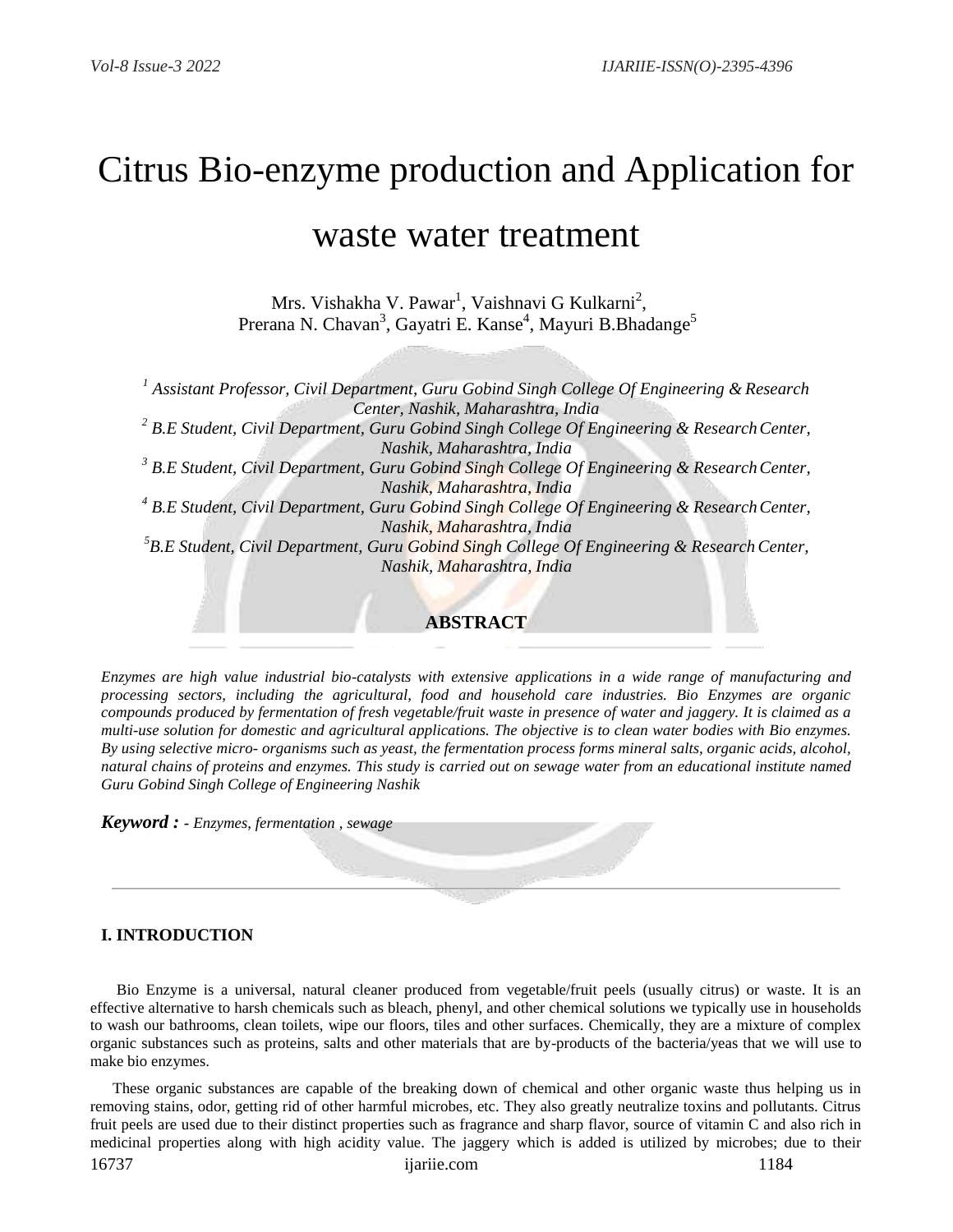metabolism ozone that is derived may kill the bacteria. Bio-enzyme acts as an anti-fungal, anti-bacterial and insecticidal agent. It may also use as cleansing agent. In the present study we work on production of bio-enzyme from citrus fruit peels and their different applications.

### **II. OBJECTIVES**

- 1) To treat waste water by providing dosage of bio-enzyme.
- 2) To reuse fruit waste generated from juice centers and fruit vendors.
- 3) Pollution control by promoting bio-enzyme as fertilizer and disinfectant.
- 4) To provide alternative to chemical detergents and cleaners.



#### **III. METHODOLOGY**

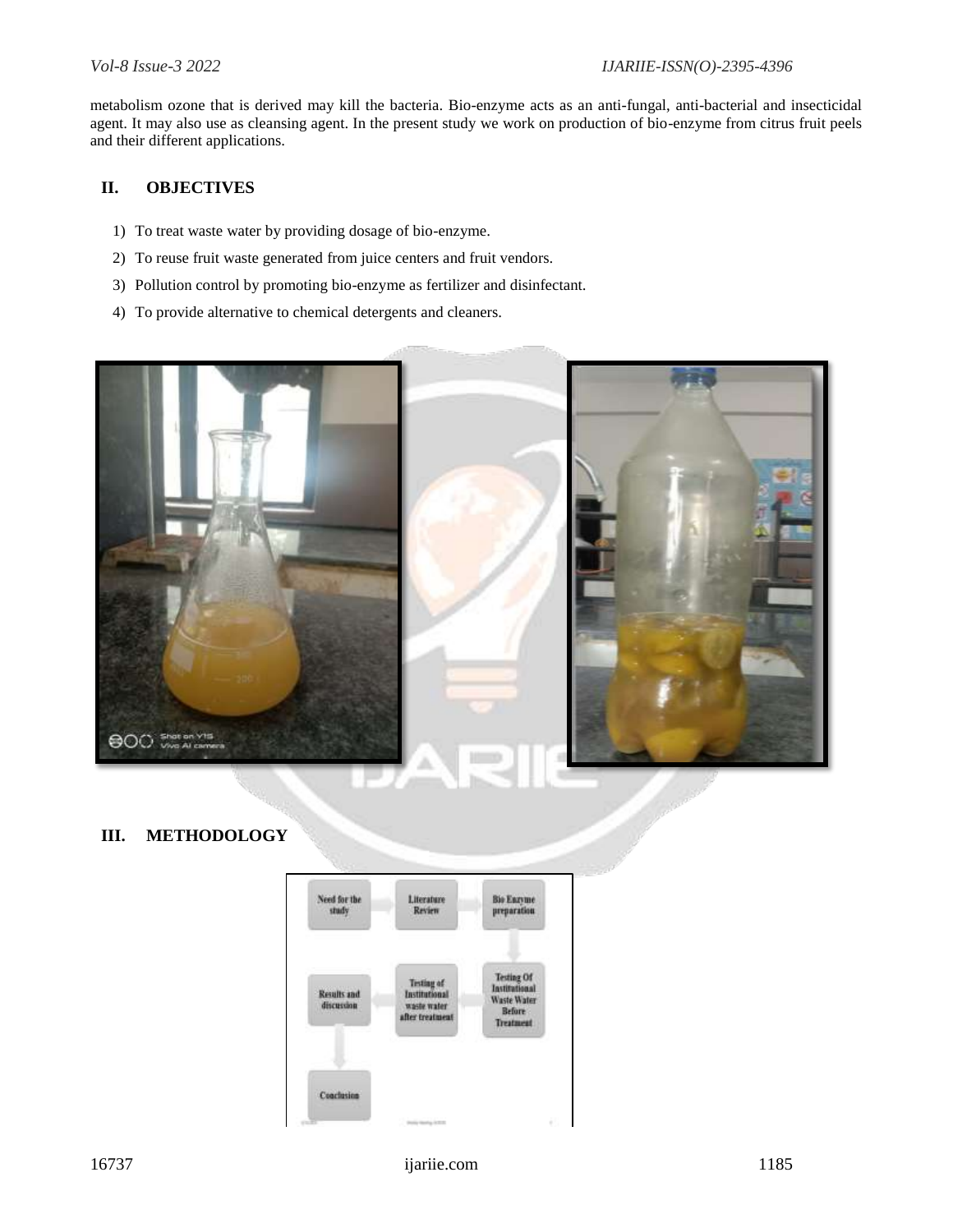The primary aim of our project is to treat the institutional wastewater using the Bio Enzyme prepared from the citrus fruit peels. The treatment is done by the utilization of different percentages (2%,4% & 6%) of Bio Enzyme. The flowchart mentioned earlier represents the methodology of our project.

#### **IV. TESTING ON TREATED WATER**

The tests that have been conducted for the institutional waste water and the effluent after treatment are

- pH- (power of hydrogen) It specifies how acidic or basic a liquid solution is.
- Alkalinity-This test is done to measure how much acid can be neutralized by the liquid sample.
- Biological Oxygen Demand (BOD)-It gives the amount of oxygen consumed by microorganisms and bacteria.
- Chemical Oxygen Demand (COD)-It is a measure of oxygen needed for oxidizing soluble organic matter in water.
- Total Dissolved Solids (TDS)-It gives the concentration of dissolved substances in the water sample.
- Dissolved Oxygen (DO) This is the amount of oxygen that is present in water. Water bodies receive oxygen from the atmosphere and from aquatic plants.

#### **V. RESULTS AND DISCUSSION**

The characteristics of raw institutional wastewater were tested immediately after the collection of samples. Figure :4 shows the graphical representation of various parameters of the effluent from the results obtained during the treatment of institutional waste water with different percentages (2%,4%& 6%) of Bio Enzyme on first and third day as digestion period.

The table below gives the characteristics of Ideal usable water recommendations as per BIS-

|                |                                    |            | Ideal Usable Water Recommendations Of Characteristics As Per Bureau of Indian Standards (BIS) |
|----------------|------------------------------------|------------|-----------------------------------------------------------------------------------------------|
| <b>SR NO</b>   | <b>PARAMETERS</b>                  | Unit       | <b>Allowable limits For Treated water</b>                                                     |
| 1              | PH <sup>-</sup>                    |            | 6.5 to 8.5                                                                                    |
| $\overline{2}$ | <b>ALKALINITY</b>                  | mg/1       | 200 to 600                                                                                    |
| 3              | Turbidity                          | <b>NTU</b> | $1$ to 5                                                                                      |
| $\overline{4}$ | <b>Total Hardness</b>              | mg/1       | 200 to 600                                                                                    |
| 5              | Total dissolved solids             | mg/1       | 500 to 2000                                                                                   |
| 6              | Dissolved oxygen (DO)              | mg/1       | $6$ to 4                                                                                      |
| $\overline{7}$ | Biochemical oxygen Demand<br>(BOD) | mg/1       | 30                                                                                            |
| $8\,$          | Chemical oxygen Demand<br>(COD)    | mg/1       | 250                                                                                           |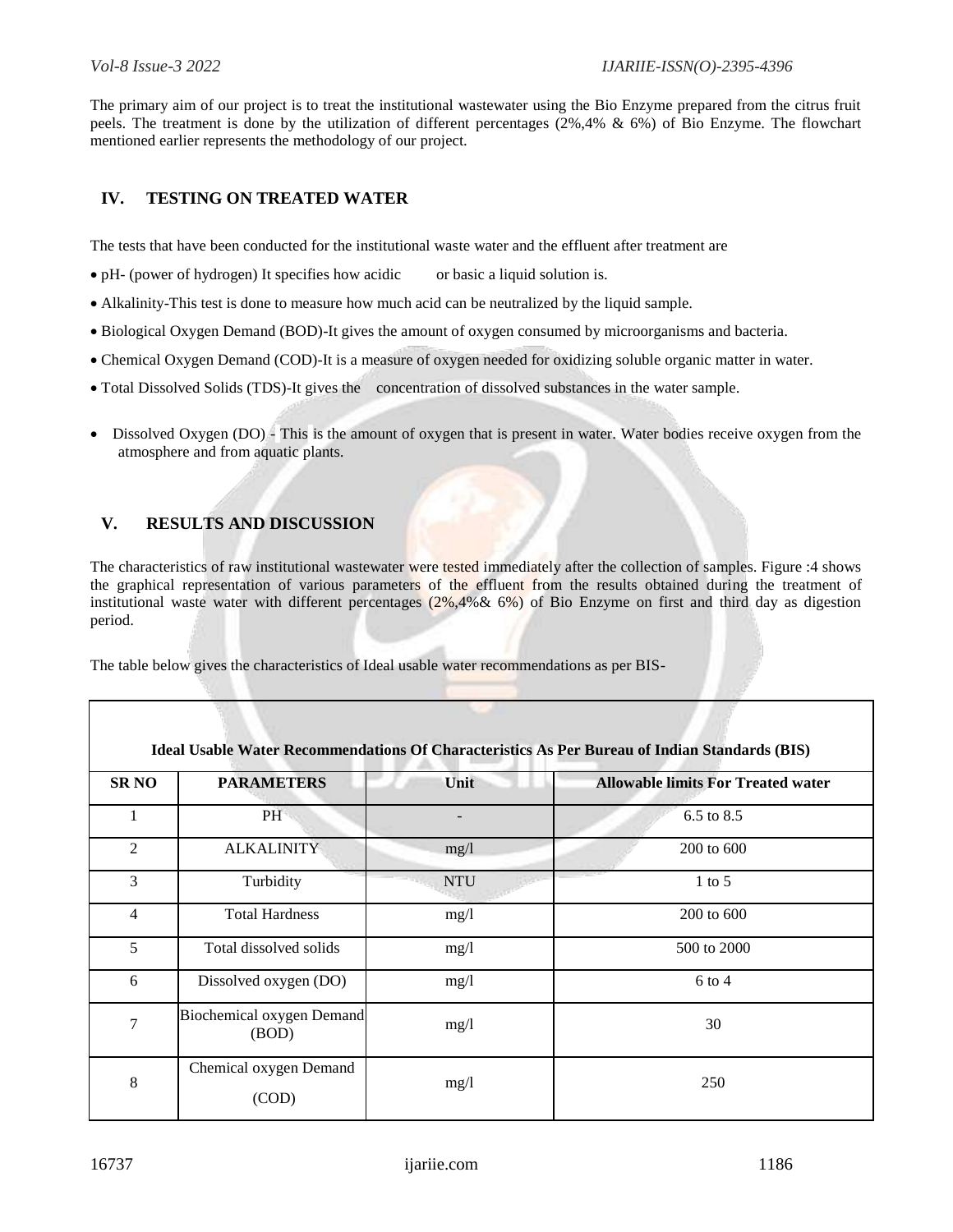ן

 $\overline{\Gamma}$ 

|                | EFFLUENT CHARACTERISTICS AFTER TREATMENT OF INSTITUTIONAL WASTE WATER USING 2% BIO-ENZYME |             |                       |  |
|----------------|-------------------------------------------------------------------------------------------|-------------|-----------------------|--|
| <b>SRNO</b>    | <b>TESTS CONDUCTED ON</b><br><b>WASTE WATER</b>                                           | <b>UNIT</b> | TEST RESULT (3RD DAY) |  |
| 1              | PH                                                                                        |             | 8.3                   |  |
| $\overline{2}$ | Alkalinity                                                                                | mg/l        | 407                   |  |
| 3              | Turbidity                                                                                 | <b>NTU</b>  | 4.07                  |  |
| 4              | <b>Total Hardness</b>                                                                     | mg/1        | 422                   |  |
| 5              | Total dissolved solids                                                                    | mg/l        | 1650                  |  |
| 6              | Dissolved oxygen (DO)                                                                     | mg/1        | 5                     |  |
| $\overline{7}$ | <b>Biochemical oxygen Demand</b><br>(BOD)                                                 | mg/1        | 20                    |  |
| 8              | Chemical oxygen Demand<br>(COD)                                                           | mg/1        | 15                    |  |

|                 | <b>EFFLUENT CHARACTERISTICS BEFORE TREATMENT OF INSTITUTIONAL WASTE WATER</b> |             |                       |
|-----------------|-------------------------------------------------------------------------------|-------------|-----------------------|
| <b>SR</b><br>NO | <b>TESTS CONDUCTED ON</b><br><b>WASTE WATER</b>                               | <b>UNIT</b> | TEST RESULT (3RD DAY) |
|                 | <b>PH</b>                                                                     |             | 10                    |
| 2               | Alkalinity                                                                    | mg/1        | 800                   |
| 3               | Turbidity                                                                     | <b>NTU</b>  | 8                     |
| 4               | <b>Total Hardness</b>                                                         | mg/1        | 850                   |
| 5               | Total dissolved solids                                                        | mg/1        | 2500                  |
| 6               | Dissolved oxygen (DO)                                                         | mg/1        | $\overline{2}$        |
|                 | Biochemical oxygen<br>Demand (BOD)                                            | mg/1        | 10                    |
| 8               | Chemical oxygen Demand<br>(COD)                                               | mg/1        | 150                   |

|       | <b>Effluent Characteristics After treatment of Institutional Waste Water using 4% Bio-Enzyme</b> |      |                              |
|-------|--------------------------------------------------------------------------------------------------|------|------------------------------|
| Sr no | <b>Tests conducted on waste</b><br>water                                                         | Unit | <b>TEST RESULT (3RD DAY)</b> |
|       | PH                                                                                               |      | 6.99                         |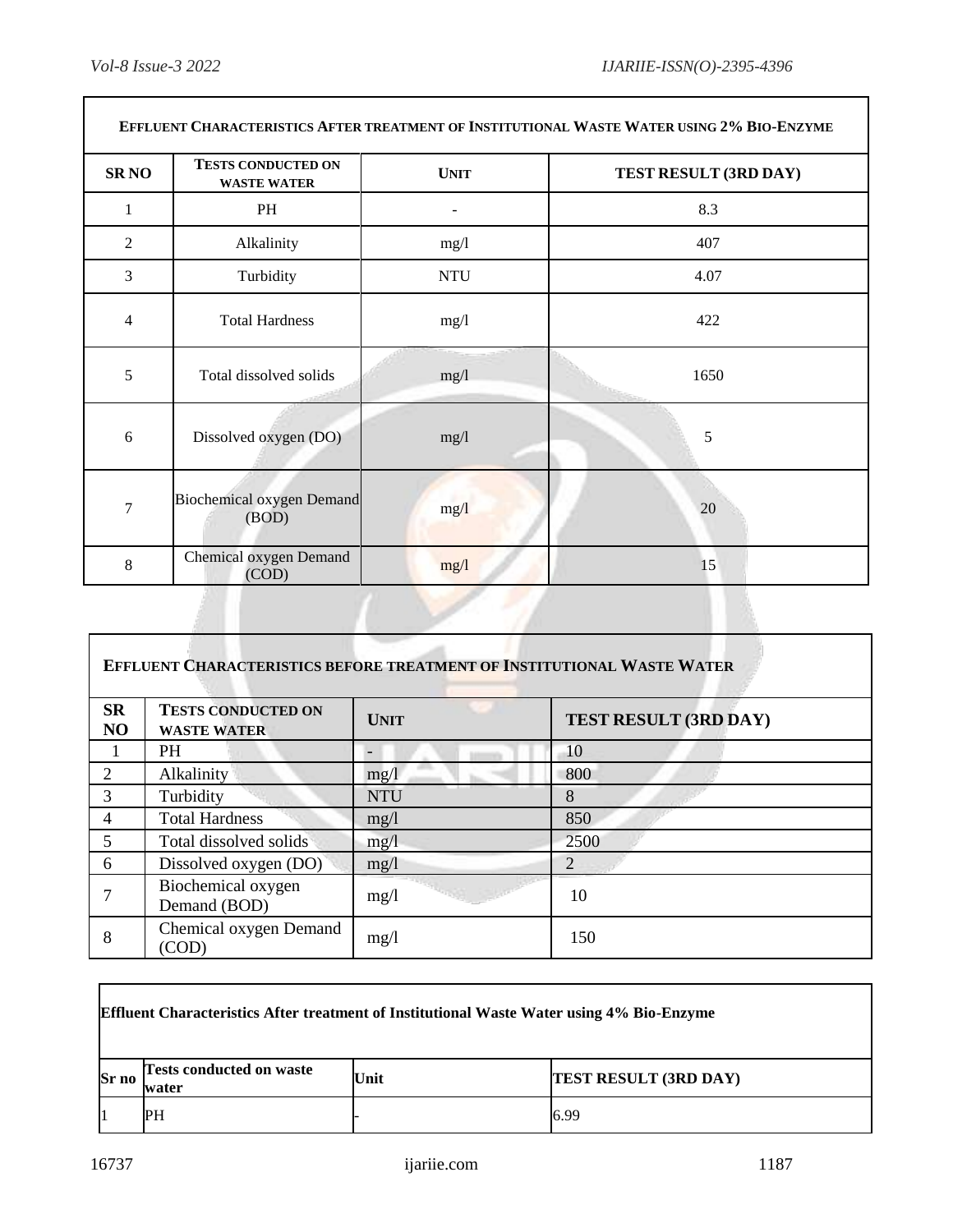| $\overline{2}$ | <b>ALKALINITY</b>      | mg/1       | 388  |
|----------------|------------------------|------------|------|
| 3              | Turbidity              | <b>NTU</b> | 3.17 |
| <sup>4</sup>   | <b>Total Hardness</b>  | mg/l       | 401  |
| 5              | Total dissolved solids | mg/l       | 1550 |
| 6              | Dissolved oxygen (DO)  | mg/1       | 4.8  |

| <b>SR</b><br>N <sub>O</sub> | <b>Tests conducted on waste</b><br>water | Unit       | TEST RESULT (3RD DAY) |  |
|-----------------------------|------------------------------------------|------------|-----------------------|--|
| $\vert$ 1                   | PH                                       |            | 5.3                   |  |
| $\overline{2}$              | <b>ALKALINITY</b>                        | mg/1       | 307                   |  |
| $\mathbf{3}$                | Turbidity                                | <b>NTU</b> | 3.43                  |  |
| I4                          | <b>Total Hardness</b>                    | mg/1       | 322                   |  |
| $\mathsf{S}$                | Total dissolved solids                   | mg/1       | 1460                  |  |
| 6                           | Dissolved oxygen (DO)                    | mg/1       | 4.2                   |  |

#### **VI. CONCLUSION**

It is concluded that the enzymes are biological catalysts i.e. biocatalyst hence known as bio-enzymes which speed up biochemical reactions in living organisms, useful in a wide range of commercially imported processes. Thus, the bio enzymes can be used for various purposes since it is organic it won't have any side effects. Bio-enzymes helps to reduce some waste & turn into a useful substance to the society which is economical and cheaply available and the end product can be completely useful. Bio-enzymes act as a soil-stabilizing agent i.e. addition of bio-enzymes to soil maintains the moisture level of soil intern reducing plasticity & shrinkage of soil. It is also concluded that the bio-enzymes maximizes the load-bearing capacity of the soil. There are various applications of bio-enzymes such as to improve the consistency property of soil, to increase the CBR value of soil for construction of road, dam, airport. It also increases the D.O. of the water and wastewater, to decrease the BOD & COD in the wastewater. Hence it concludes that in the view of civil engineering. The bio-enzymes can be effectively used.

**ATT** 

#### **VII. SUMMARY OF RESULTS**

- 1. The Bio Enzyme was found to be Acidic in nature.
- 2. It contains large number of organic materials.
- 3. The results indicate that 2% and 4% can effectively reduce the parameters like Alkalinity, pH, Total Hardness, Alkalinity, Turbidity, TDS, DO.